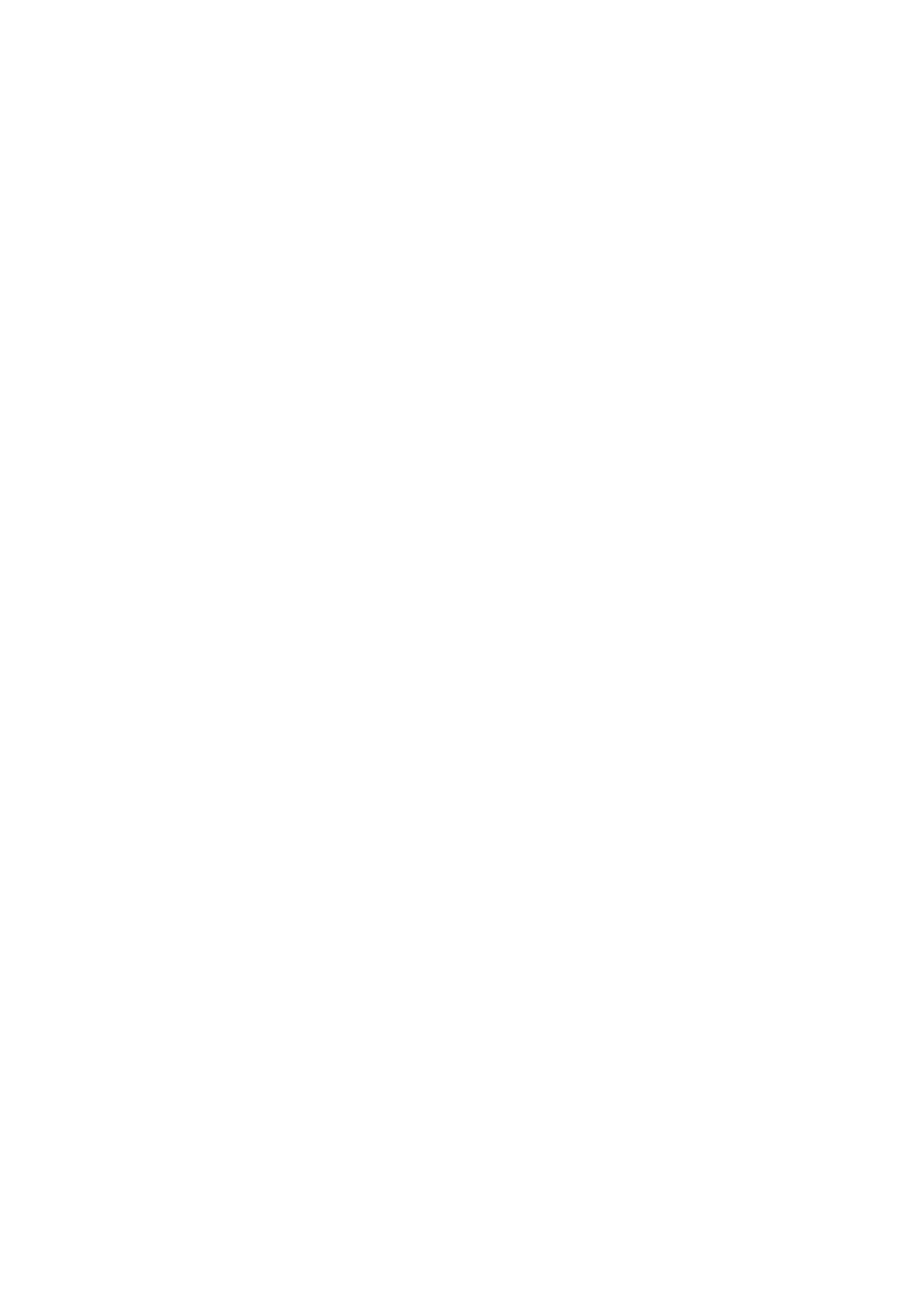

# Groundbreaking inventions in laser physics

*Optical tweezers and generation of high-intensity, ultra-short optical pulses*

### **General introduction**

The very first paper describing the principle for an infrared or optical maser arrived to *Physical Review* [1] almost exactly 60 years ago (August 26, 1958) and was authored by Arthur L. Schawlow and Charles H. Townes, then at the Bell Telephone Laboratories in New Jersey. It represented an extension of the maser technique to the infrared and optical regions. This paper provided the blueprint for how to construct an optical maser, and it was Theodor H. Maiman [2] who in 1960 was the first to demonstrate coherent stimulated optical emission. The optical maser became known to a broader audience interested in popular science when Schawlow published an article in *Scientific American* in 1961 [3].

The name "optical maser" was initially used in technical literature, and also in Schawlow's popular science article [3]. However, "optical maser" had already been replaced by "laser" (light amplification by stimulated emission of radiation) when the Royal Swedish Academy of Sciences awarded the 1964 Nobel Prize in Physics to Townes, Nicolay G. Basov and Aleksandr M. Prokhorov "for fundamental work in the field of quantum electronics, which has led to the construction of oscillators and amplifiers based on the laser-maser principle".

The field of laser physics and its applications grew rapidly after the first discoveries. Laser light has unique properties such as coherence, directionality, monochromaticity and intensity, which are very useful properties both in science and in everyday life. Clearly, in the early years of the laser, the principal driver was the desire to have a device that would generate light waves of the same purity as radio waves. The first lasers were operated in short bursts, but there was a need for continuous operation. The development of continuous-wave, frequency-sharp lasers was a prerequisite for high-resolution laser spectroscopy, which has generated several Nobel Prizes in Physics.

Another important development in laser physics was the production of short pulses of light, thanks in particular to the inventions of laser Q-switching [4] and mode locking [5-9], which made it possible to produce a repetitive train of intense, short laser pulses. Together with the development of dye lasers [10, 11], this set off a new direction towards shorter and shorter optical pulses [12-17]. The access to short optical pulses, with durations matching the time-scale for atomic motion in molecules, led to new research fields in chemistry, and the possibility to study, in real time, transition states in chemical reactions. These breakthroughs were recognized by the Nobel Prize in Chemistry in 1999 to Ahmed Zewail.

This year's Nobel Prize in Physics recognizes two inventions in laser physics that have opened new frontiers and generated important applications beneficial to the general public. One of them uses continuous, monochromatic lasers, whereas the other one concerns pulsed lasers.

One half goes to **Arthur Ashkin** for his invention of the optical tweezers and their application to biological systems.

The other half goes jointly to **Gérard Mourou** and **Donna Strickland** for their method of generating high-intensity, ultra-short optical pulses.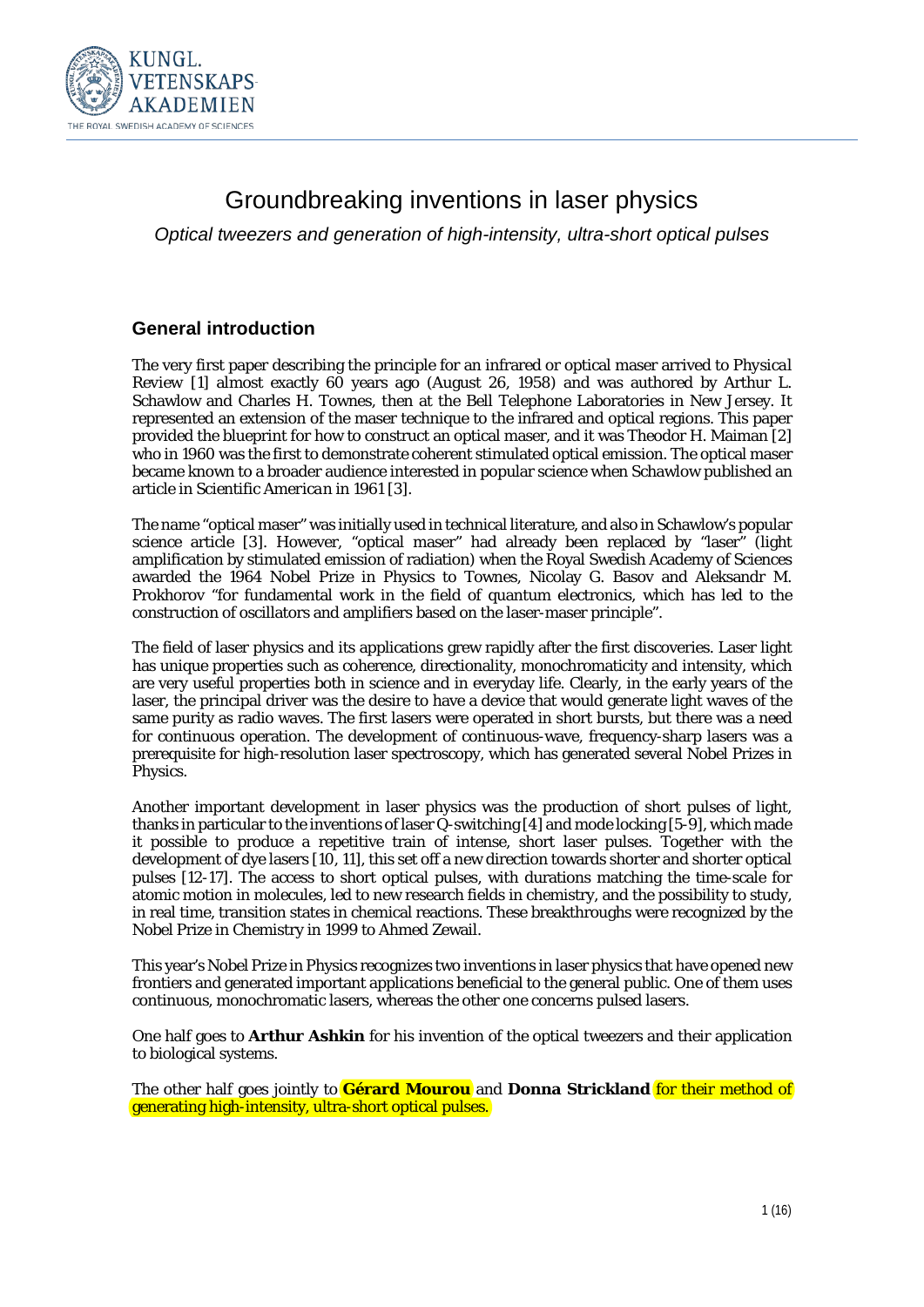

#### **Brief history of optical tweezers**

Optical tweezers are a laser-based method for trapping and manipulating particles, which takes advantage of the ability of light to exert force, or radiation pressure. The idea that light could exert pressure was put forward in 1619 by Johannes Kepler, who postulated that the pressure of light explains why comet tails always point away from the Sun. In 1873, James Clerk Maxwell showed theoretically that light can exert pressure, based on his theory of electromagnetism. The existence of radiation pressure was finally verified experimentally in the early 1900s, by Pyotr Lebedev, Ernest F. Nichols and Gordon F. Hull. The time it took before its verification is a reminder of how extraordinarily weak such radiation pressure is under everyday circumstances. With the advent of lasers in the 1960s, it became possible to study radiation pressure using intense, collimated beams of light. A pioneer in this field was Arthur Ashkin, whose efforts led to the invention of the optical tweezers.

An early milestone was Ashkin's demonstration in 1970 that optical forces, generated by laser light focused into narrow beams, could displace small dielectric particles in both air and water [18]. The particles were accelerated in the direction of propagation of the light beam, as intended, by forward scattering forces. In addition, particles having a refraction index higher than the surrounding environment were drawn to the centre of the Gaussian beam by a transverse force in the direction of the intensity gradient, a so-called gradient force. Finally, having made this observation, Ashkin went on to demonstrate that three-dimensional trapping of particles could be achieved by using two counter-propagating laser beams [18].

This work was soon followed by Ashkin's construction of the first single-beam three-dimensional trap, the optical levitation trap in air [19]. With this method, particles are trapped at a point where the upward scattering force from a single vertical laser beam is balanced by gravity. However, this method becomes impractical in situations where the gravitational force is weak and Brownian motion dominates.

In 1986, Ashkin and coworkers were the first to implement an all-optical single-beam trap [20]. Originally called the single-beam gradient force optical trap, it soon became known as optical tweezers. This method traps particles by sending a laser beam through an objective lens; this creates a component of the gradient force that is opposite to the direction of propagation of the beam (see Figure 1). For trapping to occur, this force component must be sufficiently strong to balance the forward scattering force, which requires the use of a high numerical aperture, or large angle of convergence in the beam, provided in practice by a microscope objective lens. It was demonstrated that this method could trap dielectric particles in water, ranging in size from a few tens of nanometres up to tens of micrometres [20].

The optical tweezers scheme was originally suggested for the trapping of atoms [22]. Soon after its first implementation for dielectric particles [20], it was also employed in atom cooling and trapping experiments [23]. However, Ashkin immediately realised and began to investigate its potential applicability to biological systems. In groundbreaking studies, he demonstrated that optical tweezers could trap and manipulate viruses and living cells, switching from a green to an infrared laser for reduced damage from the intense optical beam [24, 25]. Further applications included manipulating subcellular components of plant cells [26], and estimating the force driving organelle transport along microtubules (part of the cytoskeleton) in amoeba cells [27].

Ashkin's pioneering studies of viruses and living cells were soon followed by new applications of the optical tweezers method to biological systems by other scientists. An early study by Steven M. Block, David F. Blair and Howard C. Berg investigated the mechanics of bacterial flagella [28], which consist of a helical filament connected to a rotary motor that serve to propel the bacterium. By twisting the bacterium about a tethered flagellum, and calibrating the optical force against viscous drag, they could measure the torsional compliance of the flagellum.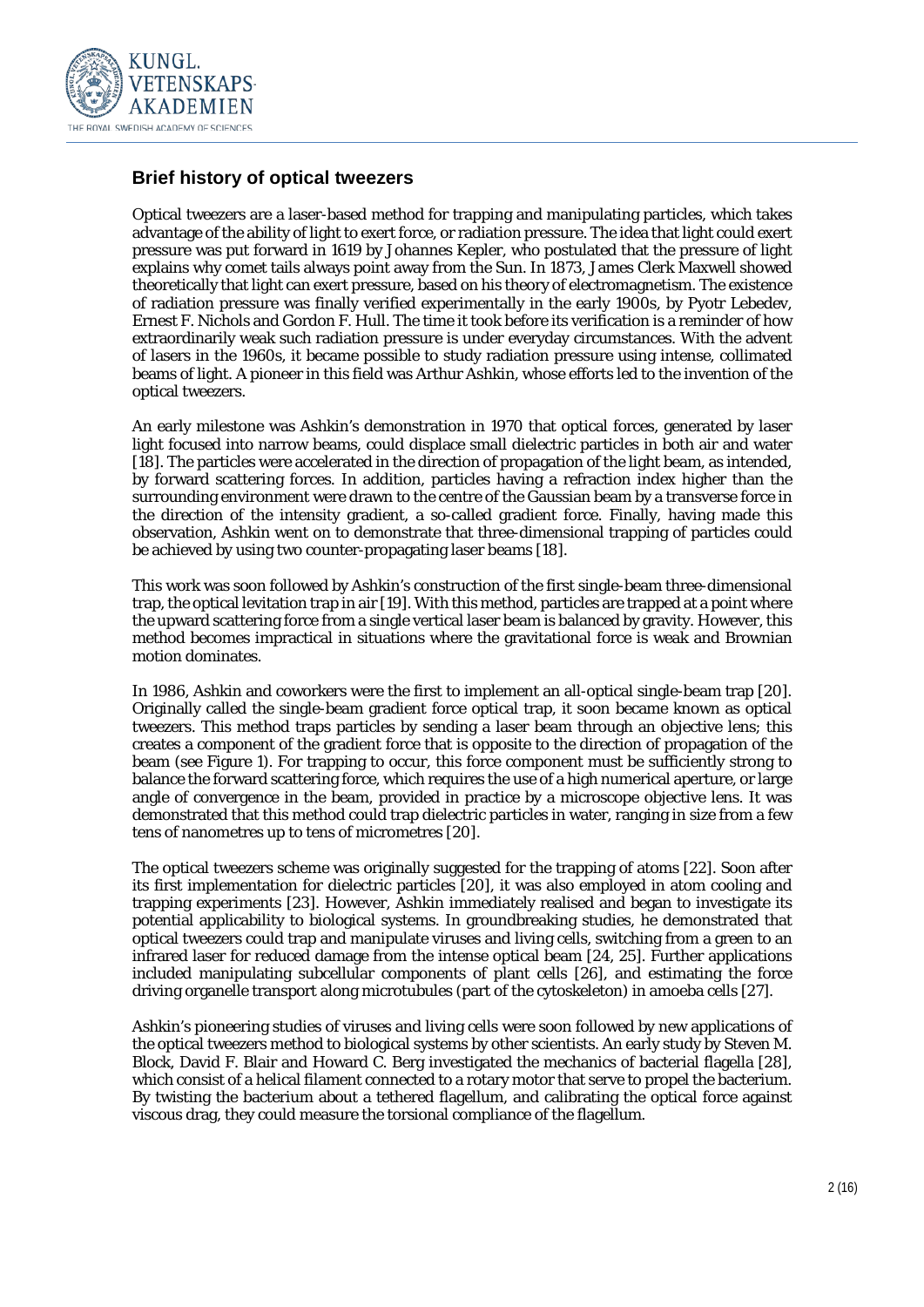



*Figure 1: Qualitative ray optics description of the restoring backward force in an optical tweezers trap, for a dielectric sphere that is located below the focus* **f** *and assumed to be large compared with the wavelength of the light*. *Rays of light carry momentum and are bent by refraction when passing the dielectric sphere. By conservation of momentum and Newton's second law, the momentum change of the refracted rays results in an oppositely directed force on the sphere. A typical pair of rays,* **a** *and* **b***, gives rise to a net force* **F** *on the sphere, directed towards the focus* **f***. In the so-called Rayleigh regime, where the particle is instead small compared with the wavelength, the optical force can be calculated by treating the particle as a point dipole. The force obtained can be decomposed into two forces: a scattering force, which is in the direction of propagation of the beam and is proportional to the intensity, and a gradient force, which is proportional to the intensity gradient and is directed toward higher intensity. Source: reference [21].* 

#### **Molecular-level applications**

Optical tweezers are now a widely used tool in biological physics and related areas, and continue to find new applications. The method is used for non-invasively trapping and manipulating objects such as single cells and organelles and for performing single-molecule force and motion measurements. The study of single molecules is made possible by linking them to "handles" that can be easily trapped with the tweezers, such as micron-sized polystyrene or silica beads. The beads also act as probes to monitor motion and force.

A basic optical tweezers instrument for trapping micron-sized objects is a relatively simple tool. However, accurate monitoring of the motion of trapped objects, in aqueous solution at room temperature, is a challenge that requires advanced instrumentation [29], which may involve the use of dual traps holding, for instance, the respective ends of a protein or DNA molecule. Progress in this area has brought single-molecule optical trapping experiments to a level where single basepair steps along DNA can be detected [30], corresponding to a spatial resolution at the Ångström level.

Early subjects for single-molecule studies with optical traps were the physical properties of DNA, such as relaxation, elasticity and the occurrence of a sharp force-induced transition to an extended form of DNA [31-33]. Related work was performed using magnetic tweezers [34] and glass microneedles [35]. Another optical tweezers–based study demonstrated reversible unfolding of small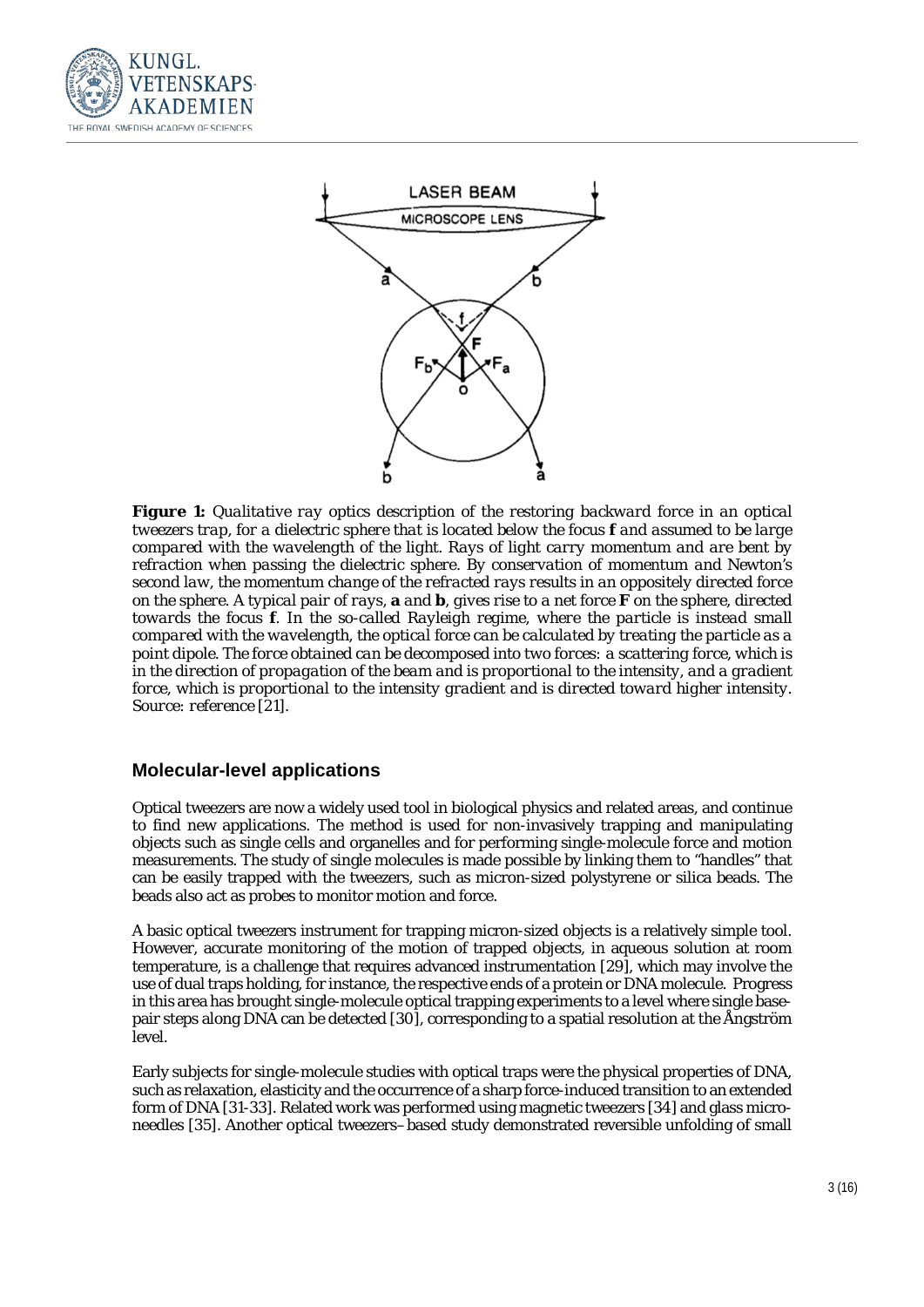

RNA molecules under mechanical force [36]. Force-extension curves for an RNA molecule were subsequently used for the first experimental test [37] of Jarzynski's equality in stochastic thermodynamics, which relates nonequilibrium work distributions to equilibrium free energy differences [38].

An area in which optical tweezers have proven particularly valuable is the kinetics and mechanics of molecular motors. These motors convert chemical energy into linear or rotary motion. One group of molecular motors consists of linear motor proteins that play an essential role in intracellular transport, muscle contraction and cell division, for example. Basic parameters of a linear motor include its step size, dwell times and the force generated, which are not directly accessible with ensemble methods. With optical tweezers, it has been possible to determine trajectories of single linear motor proteins with sufficient resolution to resolve their stepwise motion, and thereby obtain information on step size and dwell times, including the role of fluctuations. A breakthrough was the first direct observation of the stepping motion of kinesin [39], which transports cellular cargo along microtubules (see Figure 2). A step size of 8 nm was observed, which corresponds to the length of the repeating unit along microtubules, and the maximum force produced by kinesin molecules (about 5 pN) could be measured [39]. Related work analysed the interaction of single myosin molecules with actin filaments [40, 41]. The myosin-actin interaction generates a relative sliding of myosin and actin filaments for muscle contraction.



*Figure 2: (Left) Sketch of the kinesin-microtubule system studied with optical tweezers in reference [39]. An optically trapped bead carries a single kinesin molecule that walks along an immobilized microtubule filament. (Right) Displacement versus time graph for a bead, which shows that the kinesin molecule executes a walk, pulling the bead forward in a stepwise manner. Sources: reference [39].* 

Since these pioneering studies, major advances have been achieved in the precision of optical trapping experiments, which have enabled studies of an increasingly wide range of molecular machines. A landmark was the resolution of one-base-pair steps along DNA by the motor RNA polymerase, which copies DNA into mRNA in the process of transcription [30]. This corresponds to a step size of 3.4 Å, or about 20 times shorter than that of kinesin mentioned above. The process of translation, where ribosome machines synthesise proteins based on mRNA transcripts, has also been studied by optical tweezers experiments, in which the codon-by-codon translation of a single mRNA molecule by a single ribosome could be followed [42]. Optical tweezers–based experiments have also provided insight into how proteases use mechanical force to unfold substrate proteins during targeted protein degradation [43, 44]. These examples illustrate the use of optical trapping techniques to gain unique insight into the mechanics of fundamental biomolecular processes.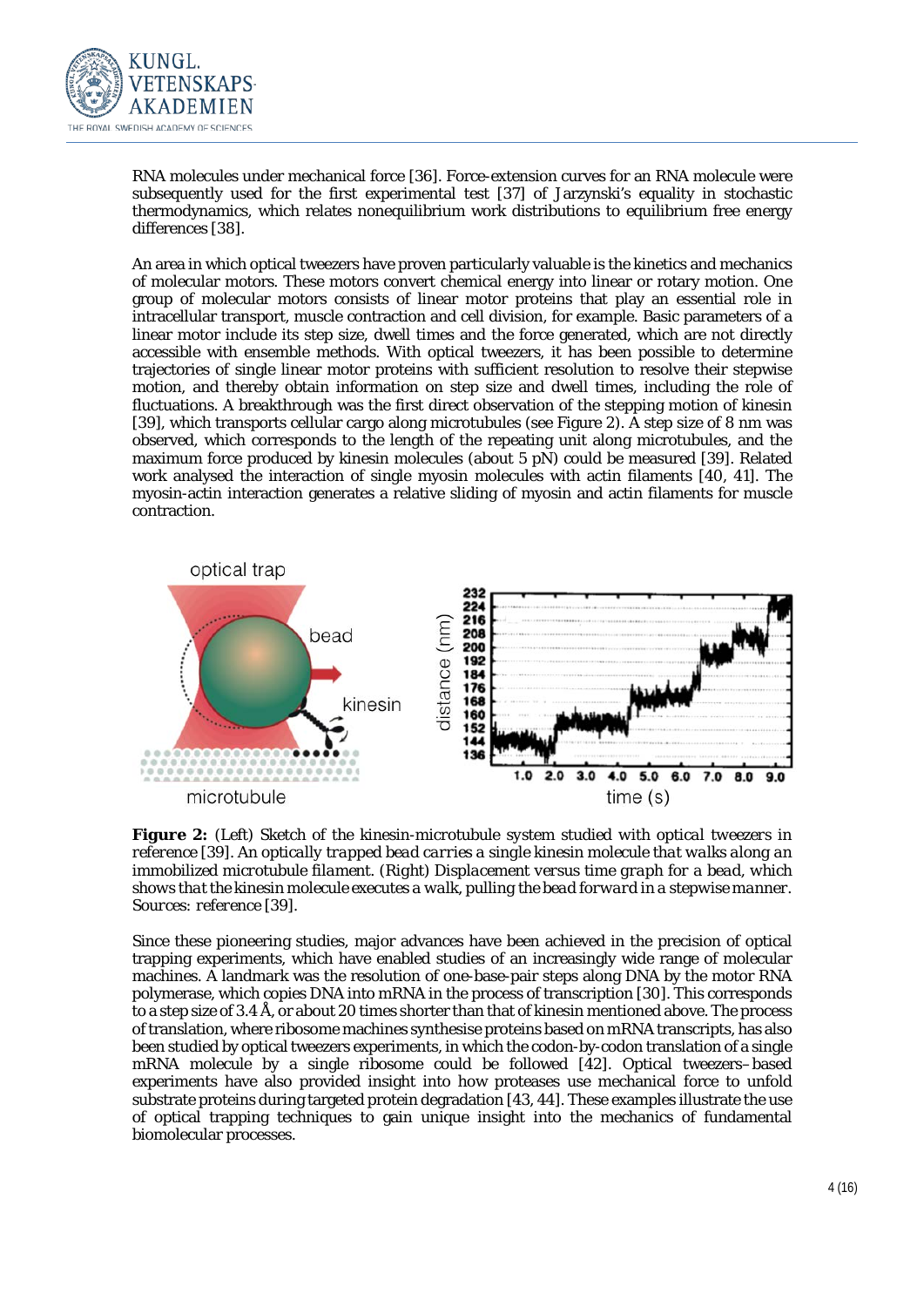

## **Concluding remarks for optical tweezers**

The emergence of physical techniques to probe individual molecules, such as single-molecule fluorescence, single-molecule fluorescence resonance energy transfer, atomic force microscopy, magnetic tweezers and optical tweezers, has opened up a new window through which we can view the molecular foundations of biology. Ashkin's idea of using radiation pressure to trap and manipulate particles, his invention of the optical tweezers and his pioneering applications of this method to biological systems were central to this development. His groundbreaking invention was before its time: its potential would be explored with subsequent improvements to the supporting technologies for optical tweezers, as well as the development of a surrounding array of methods that might be used in tandem with them.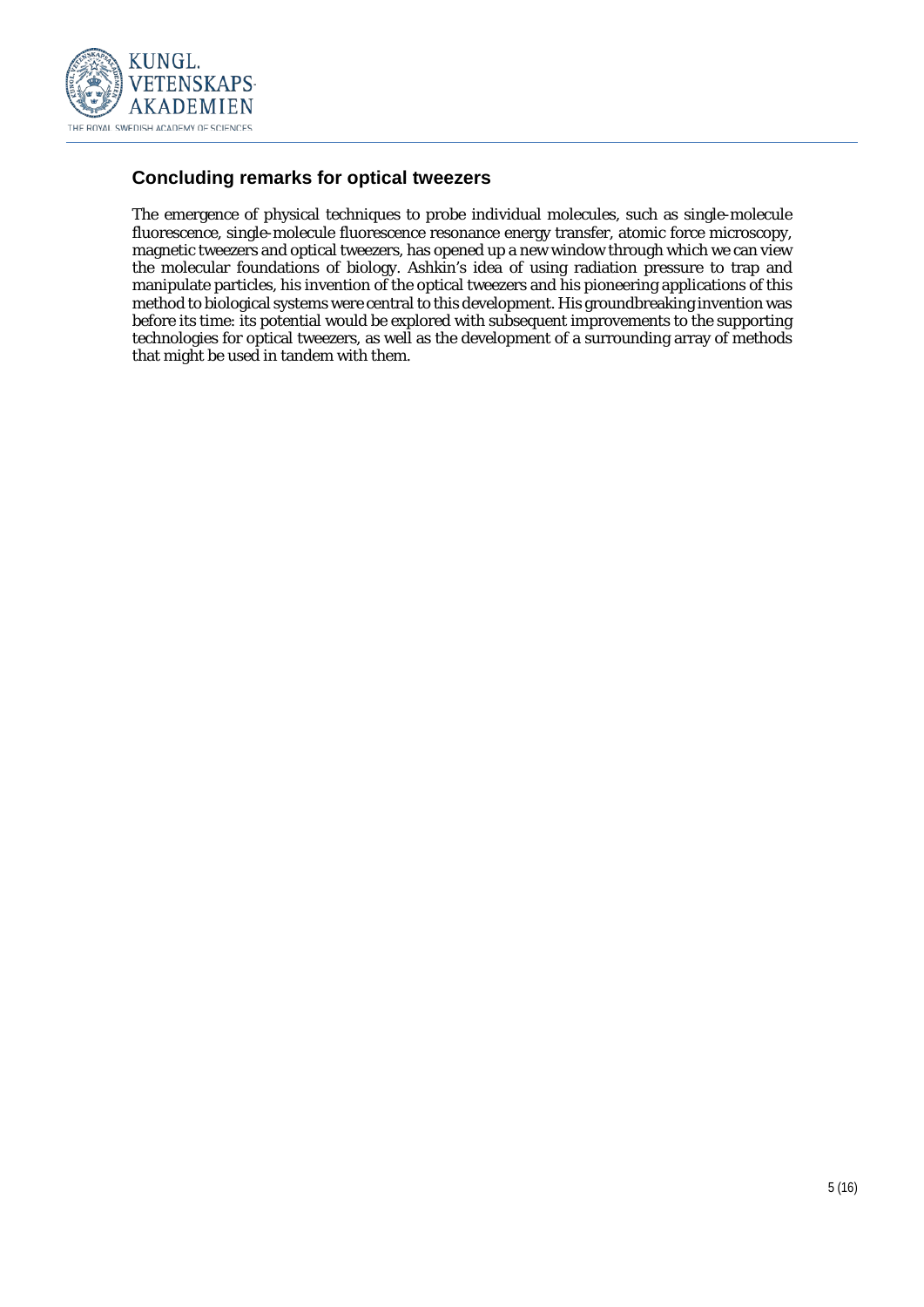

## **Generation of high-intensity, ultra-short optical pulses**

As described in the introduction, the development of optical pulses of short duration was not followed by a large increase in peak power or energy per pulse. Although the pulses became shorter, owing in particular to several innovative developments of mode-locked lasers [13-17], the number of photons in each pulse increased only marginally between 1970 and 1985 (see Figure 3). Nanojoule pulses from a mode-locked oscillator could be amplified to the millijoule level, a six-order-of-magnitude increase. Larger amplification was hindered by damage to the amplifier material and optical components of the laser.

Circumventing this problem required increasing the beam diameter, thus decreasing the intensity experienced by the amplifier medium and preventing damage. This resulted in huge and costly laser installations that could only be realised by national research institutes. Moreover, these large lasers operated at low repetition rates, as little as a few shots per day, in order to give the amplifiers sufficient time to cool between shots.



*Figure 3. The history of pulsed laser technology in terms of peak intensity. After an initial increase in intensity during the 1960s, as described in the text, only an incremental increase occurred during more than a decade. The invention of the CPA technique for optical pulses by Strickland and Mourou in 1985 [45] dramatically changed the situation. The values on the yaxis are indicative because the intensity depends on how sharply the laser beam is focused.*

The breakthrough came in 1985, when Donna Strickland and Gérard Mourou invented the chirped pulse amplification (CPA) technique for optical pulses [45]. The inspiration came from radar technology, just as Townes had benefitted from his experience in radar systems when inventing the maser, as well as in research related to optical communication [46, 47].

The CPA technique proceeds in three steps: 1) an ultra-short laser pulse is stretched in time by several orders of magnitude, so that its peak power is correspondingly reduced, 2) it is amplified in a laser material without damaging it, 3) it is compressed in time back to its original duration, resulting in very high peak power. In the original implementation of Strickland and Mourou [45],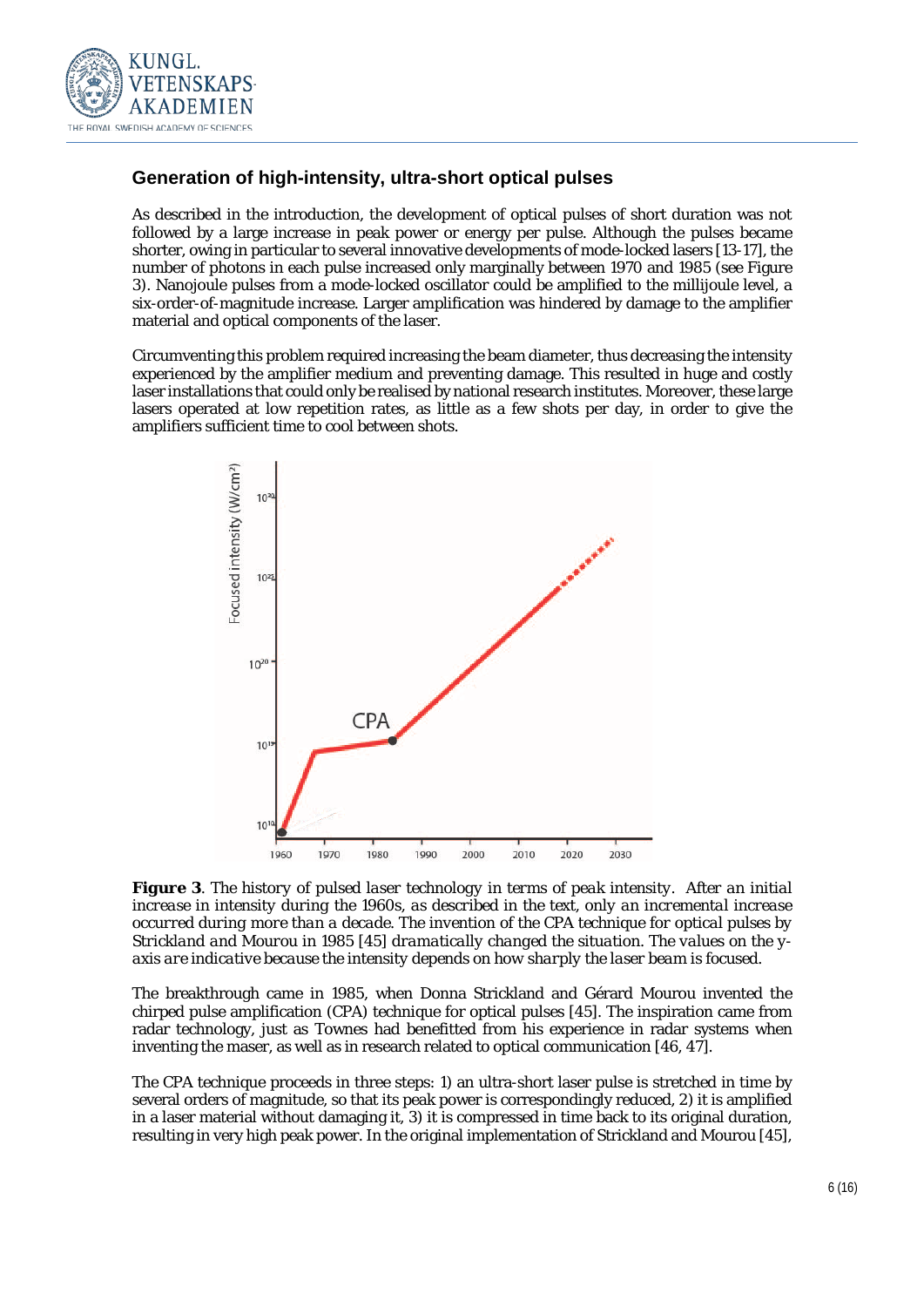

in the first step, a short, low-energy, nanojoule pulse from a mode-locked Nd:YAG laser was coupled into a single-mode optical fibre and stretched to a duration of about 300 ps. The pulse was linearly chirped (see Figure 4) in the fibre by group velocity dispersion and self-phase modulation (a nonlinear optical effect inducing a varying refractive index) [48]. The dispersion in the fibre was positive, so that the low-frequency (red) part of the pulse propagated faster than the high-frequency (blue) part. In the second step (see Figure 5), Strickland and Mourou then amplified the chirped pulse in a Nd:glass regenerative amplifier. In the final step, the long chirped pulse was compressed by a double grating compressor [49] to 2 ps; the energy of the amplified pulse was 1 mJ.

The CPA concept and further progress beyond the original demonstration were presented at the *Conference on Lasers and Electro-Optics* in San Francisco, June 9-13, 1986 [50] and at the *Fifth OSA Topical Meeting*, Snowmass, Colorado, June 16-19, 1986 [51]. Shortly after the breakthrough paper [45], CPA-based lasers with peak powers exceeding 1 TW were constructed [50−53].



*Figure 4. Chirped optical pulse, with the electric field plotted against time. The chirp of the pulse is the time dependence of its instantaneous frequency. The pulse is up-chirped, which means that the frequency increases with time. (Reproduced from http://rpphotonics.com/chirp.html.)*

The first improvement of the CPA-technique occurred very soon after the breakthrough paper, when the fibre used to stretch the pulse was replaced by a pair of diffraction gratings [54-56]. Amplification of pulses from nanojoule to joule level was demonstrated [53], i.e. a nine-ordersof-magnitude increase in energy per pulse. A standard CPA configuration is shown in Figure 5. The invention of the CPA technique enabled a giant leap in the intensity of optical pulses; see Figure 3.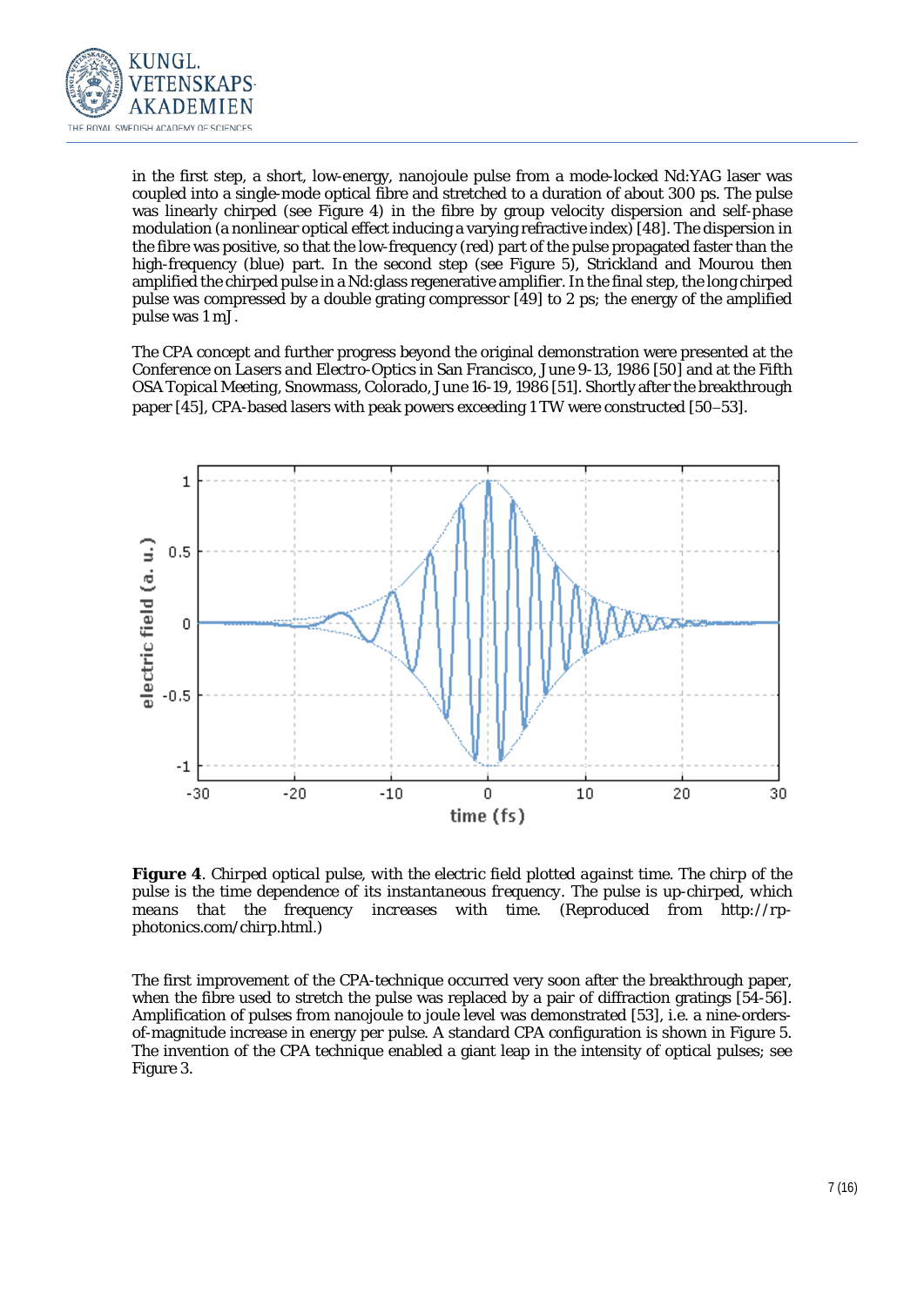



*Figure 5. The standard CPA configuration. The chirp is illustrated with colours. Initially the gain medium (amplifier) was Nd:glass, whereas today, another common gain medium is Ti:sapphire. (Reproduced from Center for Ultrafast Optical Science, University of Michigan in Ann Arbor.)*

Several new areas of research and practical applications followed the invention of CPA. CPA technology and important offspring, such as the Optical Parametric CPA [57], were used in the push for higher intensities (see Figure 3). Soon after the invention of CPA [45], the acronym  $T<sup>3</sup>$ emerged, to describe a tabletop terawatt laser. Typical parameters for the first Nd:glass systems were 1 J/pulse and a pulse duration of about 1 ps. Shorter pulses, below 100 fs, were obtained using Ti:sapphire [58]. Soon the vision of a petawatt laser system emerged [52], which took a decade to be realised at the Lawrence Livermore National Laboratory in 1999 [59].

Figure 3 (displaying *focused* intensity) shows that peak power or intensity have continued to grow at a rapid pace over many years. The development is also strikingly illustrated by two reviews separated by nearly two decades [60, 61]. While the first review was written at about the time the first petawatt laser was constructed [59], the latter review described no fewer than 50 petawattclass lasers worldwide, either currently operational, under construction or in the planning phase [61].

One petawatt is no longer an upper limit. Many projects now aim for higher power and intensity and are in various stages of development. For example, the Extreme Light Infrastructure (ELI) Beamlines facility in Prague, Czech Republic, will include a 10-PW laser system. Focused intensity levels exceeding 1023 W/cm2 are anticipated, opening new fields of research. High-field physics could open windows to new extreme states of matter such as radiation-dominated ones, highpressure quantum ones, warm dense matter (WDM) and ultra-relativistic plasmas. High-energydensity physics (HEDP) is of fundamental importance for research in the field of laboratory astrophysics and inertial confinement fusion.

A second aspect of equal importance to the frontier of high-intensity physics was that CPA technology led to laser systems with high peak power due to short pulse duration, but modest pulse energy, thus enabling high repetition rates. Affordable tabletop lasers (T3) that fit university groups' budgets could deliver pulses at a rate of 10 Hz with peak power equal to that of the few shots per day delivered by the very large and expensive lasers used in inertial confinement experiments for nuclear fusion. These tabletop systems opened new research areas such as strongfield physics, attosecond science, and laser-plasma acceleration, described below.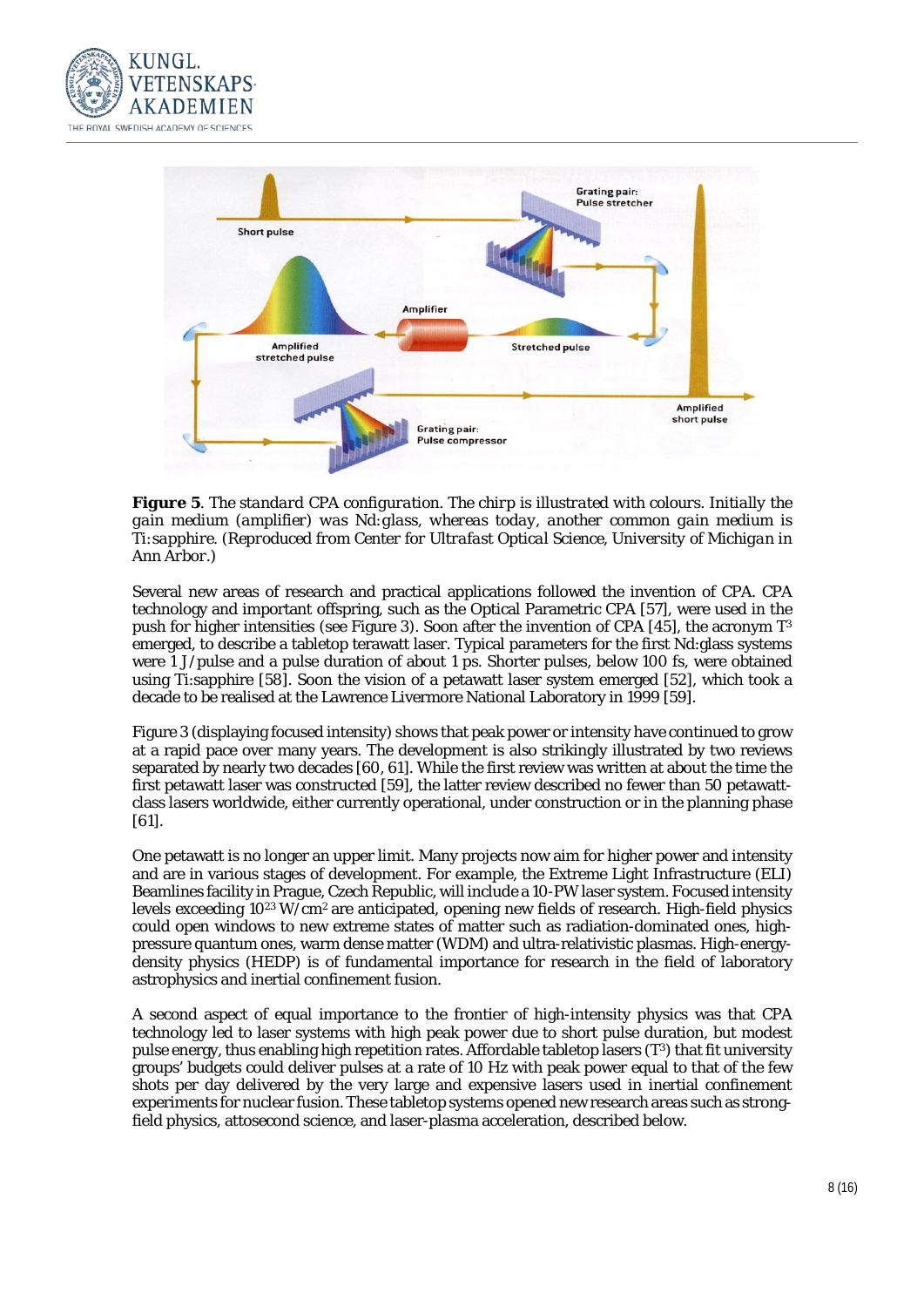

## **Applications**

A third and very practical aspect of CPA technology was the fact that it became possible to construct compact and user-friendly, high-power, ultra-short laser systems suitable for industrial and medical applications, in addition to basic physics research. The CPA technology opened up a wide range of research areas due to the widespread availability of high-power, ultra-short pulse lasers with high repetition rates.

#### *Strong-field physics and attosecond science*

Atoms and molecules exposed to low-intensity light do not change their properties as a consequence of the interaction. If the light is tuned to be in resonance with a transition, an excitation can occur, and if the photon energy is sufficiently high, an electron may be liberated in the process of ionization. An interesting regime occurs when the light field strength becomes comparable to that needed to bind electrons in atoms or molecules. This is called the strong-field regime of atomic physics [62-70].

Several interesting physical phenomena follow the ionization process in a strong laser field. The atom can be ionized by absorbing many more photons than required, leading to the ejection of electrons with very high kinetic energy, a process called above-threshold ionization (ATI) [69, 70]. High Harmonic Generation (HHG) of the laser light [66, 67] was initially discovered without CPA technology, but the widespread exploration of strong-field physics that followed was a direct consequence of CPA. Detailed experimental studies of HHG using CPA-based femtosecond lasers led to the elaboration of an intuitive semi-classical interpretation of the physics in strong laser fields [70-72], presented in Figure 6.



*Figure 6. Illustration of the three-step recollision model of HHG. In the first step, the laser field causes tunnelling ionization; in the second step, the laser field first accelerates the electron. When the field reverses in the next half-cycle, the free electron may return back to the ion and recombine. In this third step, an extreme ultraviolet photon is emitted. (Reproduced from J.P. Marangos and M. Oppermann,* Attosecond generation and high field physics, in Ultrafast Non-Linear Optics (Scottish Graduate Series)*, R. Thomson, ed., Springer, New York, p. 45 (2013).)*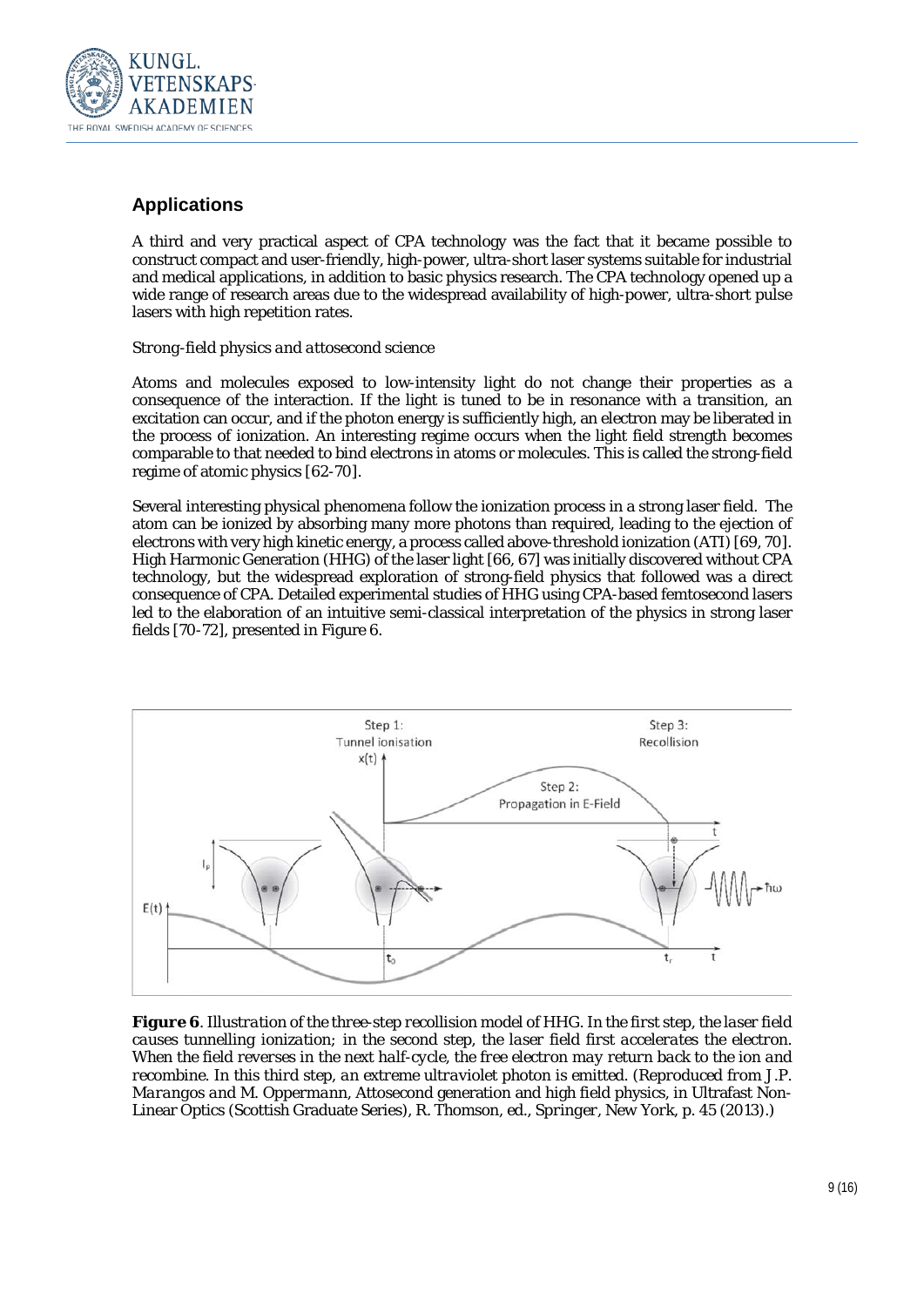

However beautiful, the femtosecond laser technology developed during the 1960s, 1970s and 1980s was unable to break the 1-fs-pulse–duration limit. Shortly after the first experimental realisations of high harmonics, it was suggested that, in analogy with mode locking, high-order harmonics could lead to pulses shorter than 1 fs [73]. A decade later, after building on many improvements and insights into HHG by means of CPA-based lasers, the first attosecond pulses were experimentally observed [74, 75]. This was the birth of a new research field − attosecond science. For the first time, the electron dynamics inside atoms, molecules and matter in the condensed phase could be probed [76].

#### *Laser-plasma acceleration*

Accelerator technology is still totally dominated by radiofrequency (RF) accelerators operating in a frequency range from 100 MHz up to several gigahertz. This technology is mature, robust and serves the operating requirements for many accelerators. However, it has some disadvantages. If the goal is construction of an accelerator at the high-energy frontier, the limited acceleration gradient requires the accelerator to be very large and hence very expensive. When high-energy particles (most often protons) are needed for radiation therapy of tumours, for example, a heavy and bulky RF accelerator is difficult to fit into a hospital environment.

Researchers suggested in 1979 that an intense laser could generate a plasma wave (the wakefield) that could accelerate electrons to 1 GeV over a distance of 1 cm [77]. The key to this very high acceleration gradient is having a high-power laser. Figure 7 illustrates the principle for laserplasma acceleration.



*Figure 7. Schematic illustration of laser-plasma acceleration. An intense laser pulse drives a plasma wave (wake) in a plasma channel, which also guides the laser pulse and prevents diffraction. Plasma background electrons injected with the proper phase can be accelerated and focused by the wake. (Reproduced from W.P. Leemans (2010), White Paper of the ICFA-ICUIL Joint Task Force – High Power Laser Technology for Accelerators, [http://icfa](http://icfa-bd.kek.jp/WhitePaper_final.pdf)[bd.kek.jp/WhitePaper\\_final.pdf.](http://icfa-bd.kek.jp/WhitePaper_final.pdf))*

At Lawrence Berkeley National Laboratory in California, a petawatt-class laser at the Berkeley Lab Laser Accelerator (BELLA) facility is used to accelerate electrons to 4.2 GeV over a distance of 9 cm [78]. This is an acceleration gradient of at least two orders of magnitude higher than what can be obtained with RF technology. That there are many remaining challenges before laser accelerators can be used for medical applications is well understood [79].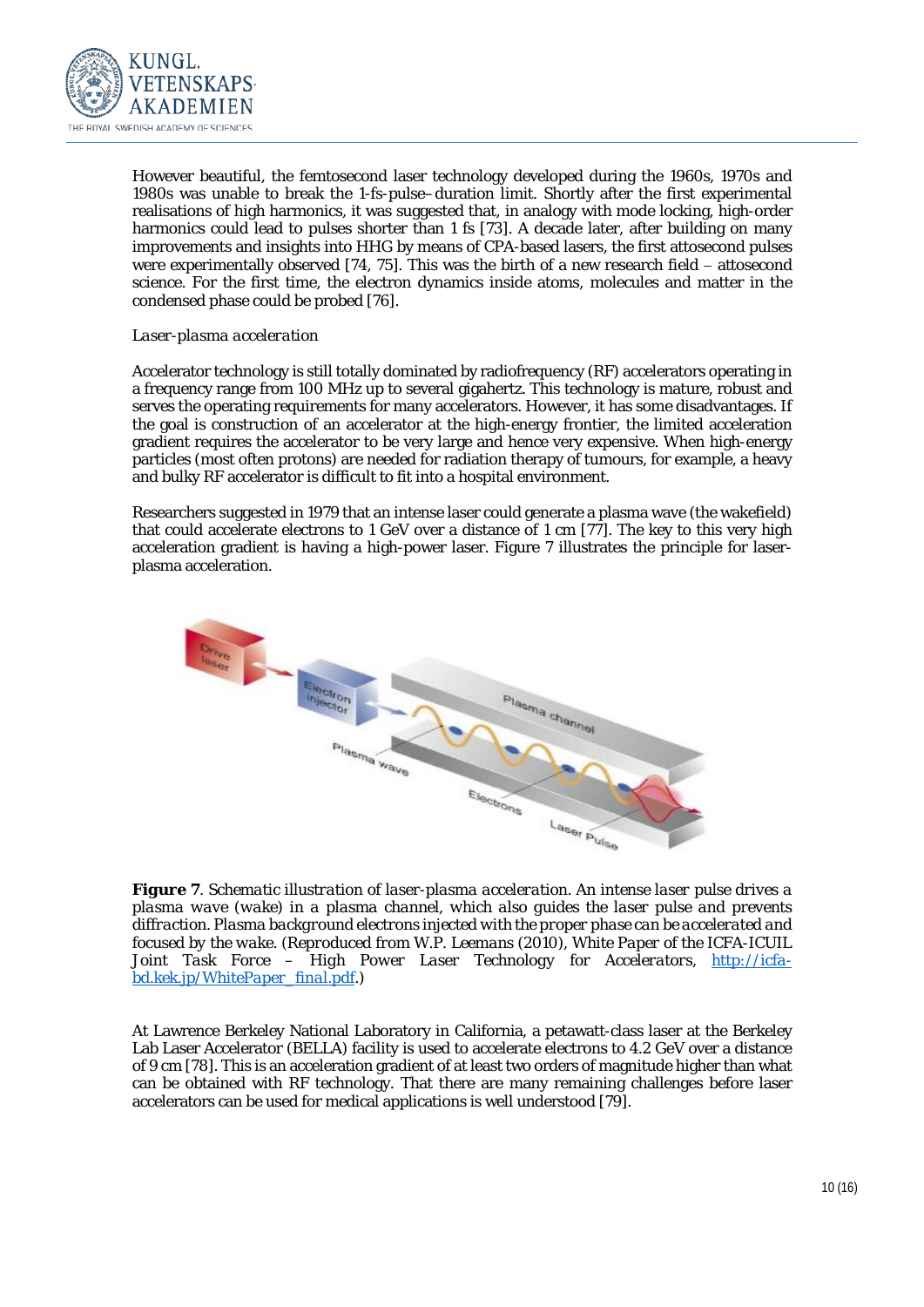

#### *High-intensity lasers in industry and medicine*

High-intensity, ultra-short laser pulses are very powerful when high precision is needed because of the minimal thermal energy deposition in materials, resulting in negligible collateral damage beyond the desired interaction volume. The CPA technology has made it possible to build compact and user-friendly laser systems suitable for industrial and medical applications. The intensity level can be adjusted to be optimal for different applications: for example, lower levels for heat treating and higher for material removal. High-aspect-ratio holes that are required for stents can be drilled with femtosecond lasers.

In recent years, femtosecond lasers have become available for clinical use in refractive surgical procedures to treat myopia and astigmatism worldwide. In LASIK (laser-assisted in situ keratomileusis; see Figure 8), a femtosecond laser offers high precision for making the corneal flap, which is required for the excimer laser to have access to and reshape the corneal stroma. With the introduction of an all-in-one femtosecond laser procedure [80], which does not require the creation of a flap, a very small incision of about 4 mm or less is created in order to remove the photo-ablated refractive lenticule. Removing the lenticule changes the shape of the cornea, so that the desired refractive correction is obtained. Typical femtosecond pulse energies are 120 nJ [81].



*Figure 8. Schematic illustration of an all-in-one femtosecond laser refractive surgical procedure. The green dotted lines represent the beams from a CPA-based femtosecond laser operating at fairly low pulse energies of 120 nJ/pulse, but at a high repetition rate of more than 100 kHz. The laser beam is continuously moved in circles with decreasing radii, as in a spiral moving inwards. The femtosecond laser creates a small lens-shaped bit of tissue to be removed, a lenticule, within the cornea. The laser is also used to create a small incision in the cornea through which the lenticule is mechanically removed. The laser is focused to a few micrometres, so that the laser ablation process creating the lenticule can be positioned with high precision. The lenticule is typically 6 mm in diameter and 100 µm in thickness in the centre. By removing the lenticule, the focal length is prolonged, so that focus is moved to the retina and myopia corrected.*

#### **Concluding remarks for generation of high-intensity, ultra-short optical pulses**

The invention by Mourou and Strickland of the CPA technique has opened many avenues for researchers both in basic and applied science, resulting in beneficial applications. Expanding the frontiers of CPA is an ongoing endeavour.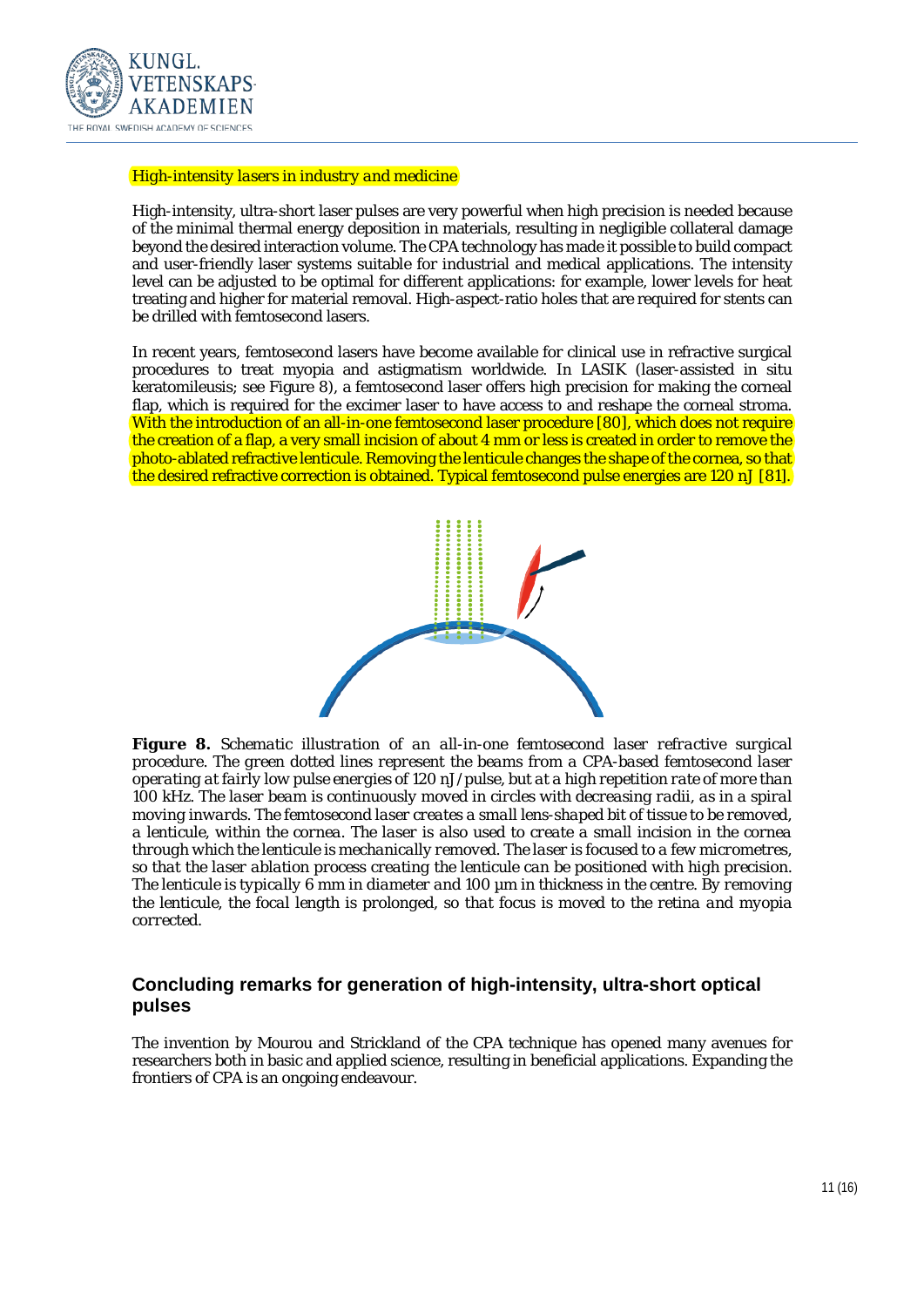

#### **References**

[1] A.L. Schawlow and C.H. Townes, *Infrared and optical masers*, Phys. Rev. **112**, 1940 (1958)

[2] T.H. Maiman, *Stimulated optical radiation in ruby*, Nature **187**, 493 (1960)

[3] A.L. Schawlow, *Optical masers*, Scientific American **204** (6), 52 (1961)

[4] F.J. McClung and R.W. Hellwarth, *Giant optical pulsations from ruby*, J. Appl. Phys. **33**, 828 (1962)

[5] L.E. Hargrove, R.L. Fork and M.A. Pollack, *Locking of He*−*Ne laser modes induced by synchronous intracavity modulation*, Appl. Phys. Lett. **5**, 4 (1964)

[6] M. DiDomenico Jr., *Small-signal analysis of internal (coupling-type) modulation of lasers*, J. Appl. Phys. **35**, 2870 (1964)

[7] A. Yariv, *Internal modulation in multimode laser oscillators*, J. Appl. Phys. **36**, 388 (1965)

[8] H.W. Mocker and R.J. Collins, *Mode competition and self-locking effects in a Q-switched ruby laser*, Appl. Phys. Lett. **7**, 270 (1965)

[9] A.J. DeMaria, D.A. Stetser and H. Heynau, *Self mode-locking of lasers with saturable absorbers*, Appl. Phys. Lett. **8**, 174 (1966)

[10] P.P. Sorokin and J.R. Lankard, *Stimulated emission observed from an organic dye, chloroaluminum phthalocyanine*, IBM J. Res. Dev. **10**, 162 (1966)

[12] F.P. Schäfer, W. Schmidt and J. Volze, *Organic dye solution laser*, Appl. Phys. Lett. **9**, 306 (1966)

[13] E.P. Ippen, C.V. Shank and A. Dienes, *Passive mode locking of the the cw dye laser*, Appl. Phys. Lett. **21**, 348 (1972)

[14] C.V. Shank and E.P. Ippen, *Subpicosecond kilowatt pulses from a mode-locked cw dye laser*, Appl. Phys. Lett. **24**, 373 (1974)

[15] I.S. Ruddock and D.J. Bradley, *Bandwidth-limited subpicosecond pulse generation in modelocked cw dye lasers*, Appl. Phys. Lett. **29**, 296 (1976)

[16] R.L. Fork, B.I. Greene and C.V. Shank, *Generation of optical pulses shorter than 0.1 psec by colliding pulse mode locking*, Appl. Phys. Lett. **38**, 671 (1981)

[17] W.J. Tomlinson, R.H. Stolen and C.V. Shank, *Compression of optical pulses chirped by selfphase modulation in fibers*, J. Opt. Soc. Am. B **1**, 139 (1984)

[18] A. Ashkin, *Acceleration and trapping of particles by radiation pressure*, Phys. Rev. Lett. **24**, 156 (1970)

[19] A. Ashkin and J.M. Dziedzic, *Optical levitation by radiation pressure*, Appl. Phys. Lett. **19**, 283 (1971)

[20] A. Ashkin, J.M. Dziedzic, J.E. Bjorkholm and S. Chu, *Observation of a single-beam gradient force optical trap for dielectric particles*, Opt. Lett. **11**, 288 (1986)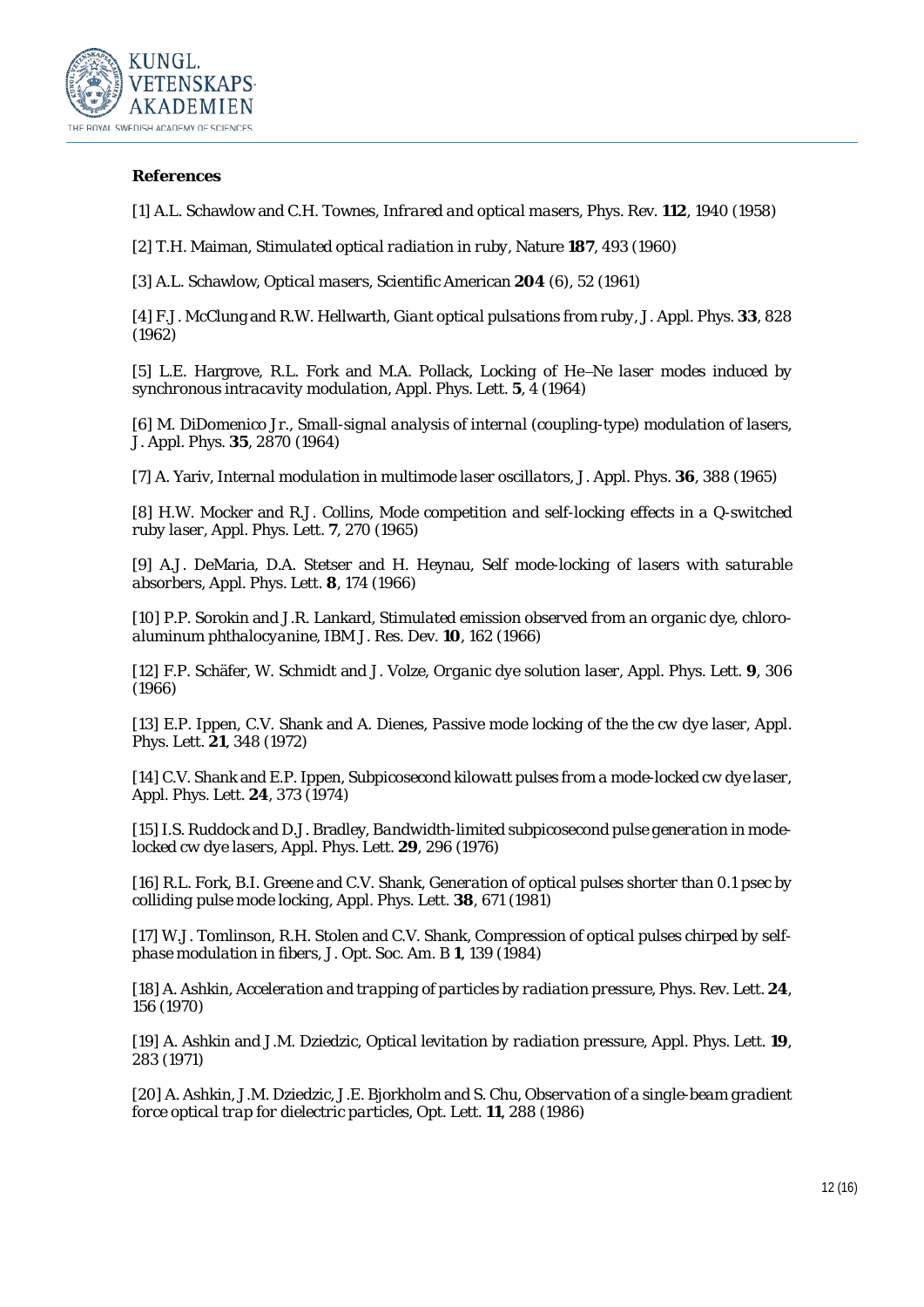

[21] A. Ashkin, *Force of a single-beam gradient laser trap on a dielectric sphere in the ray optics regime*, Biophys. J. **61**, 569 (1992)

[22] A. Ashkin, *Trapping of atoms by resonance radiation pressure*, Phys. Rev. Lett. **40**, 729 (1978)

[23] S. Chu, J.E. Bjorkholm, A. Ashkin and A. Cable, *Experimental observation of optically trapped atoms*, Phys. Rev. Lett. **57**, 314 (1986)

[24] A. Ashkin and J.M. Dziedzic, *Optical trapping and manipulation of viruses and bacteria*, Science **235**, 1517 (1987)

[25] A. Ashkin, J.M. Dziedzic and T. Yamane, *Optical trapping and manipulation of single cells using infrared laser beams*, Nature **330**, 769 (1987)

[26] A. Ashkin and J.M. Dziedzic, *Internal cell manipulation using infrared laser traps*, Proc. Natl. Acad. Sci. USA **86**, 7914 (1989)

[27] A. Ashkin, K. Schütze, J.M. Dziedzic, U. Euteneuer and M. Schliwa, *Force generation of organelle transport measured in vivo by an infrared laser trap*, Nature **348**, 346 (1990)

[28] S.M. Block, D.F. Blair and H.C. Berg, *Compliance of bacterial flagella measured with optical tweezers*, Nature **338**, 514 (1989)

[29] T.T. Perkins, *Ångström-precision optical traps and applications*, Annu. Rev. Biophys. **43**, 279 (2014)

[30] E.A. Abbondanzieri, W.J. Greenleaf, J.W. Shaevitz, R. Landick and S.M. Block, *Direct observation of base-pair stepping by RNA polymerase*, Nature **438**, 460 (2005)

[31] T.T. Perkins, S.R. Quake, D.E. Smith and S. Chu, *Relaxation of a single DNA molecule observed by optical microscopy*, Science **264**, 822 (1994)

[32] S.B. Smith, Y. Cui and C. Bustamante, *Overstretching B-DNA: the elastic response of individual double-stranded and single-stranded DNA molecules*, Science **271**, 795 (1996)

[33] M.D. Wang, H. Yin, R. Landick, J. Gelles and S.M. Block, *Stretching DNA with optical tweezers*, Biophys. J. **72**, 1335 (1997)

[34] S.B. Smith, L. Finzi and C. Bustamante, *Direct mechanical measurements of the elasticity of single DNA molecules by using magnetic beads*, Science **258**, 1122 (1992)

[35] P. Cluzel, A. Lebrun, C. Heller, R. Lavery, J.L. Viovy, D. Chatenay and F. Caron, *DNA: an extensible molecule*, Science **271**, 792 (1996)

[36] J. Liphardt, B. Onoa, S.B. Smith, I. Tinoco Jr. and C. Bustamante, *Reversible unfolding of single RNA molecules by mechanical force*, Science **292**, 733 (2001)

[37] J. Liphardt, S. Dumont, S.B. Smith, I. Tinoco Jr. and C. Bustamante, *Equilibrium information from nonequilibrium measurements in an experimental test of Jarzynski's equality*, Science **296**, 1832 (2002)

[38] C. Jarzynski, *Nonequilibrium equality for free energy differences*, Phys. Rev. Lett. **78**, 2690 (1997)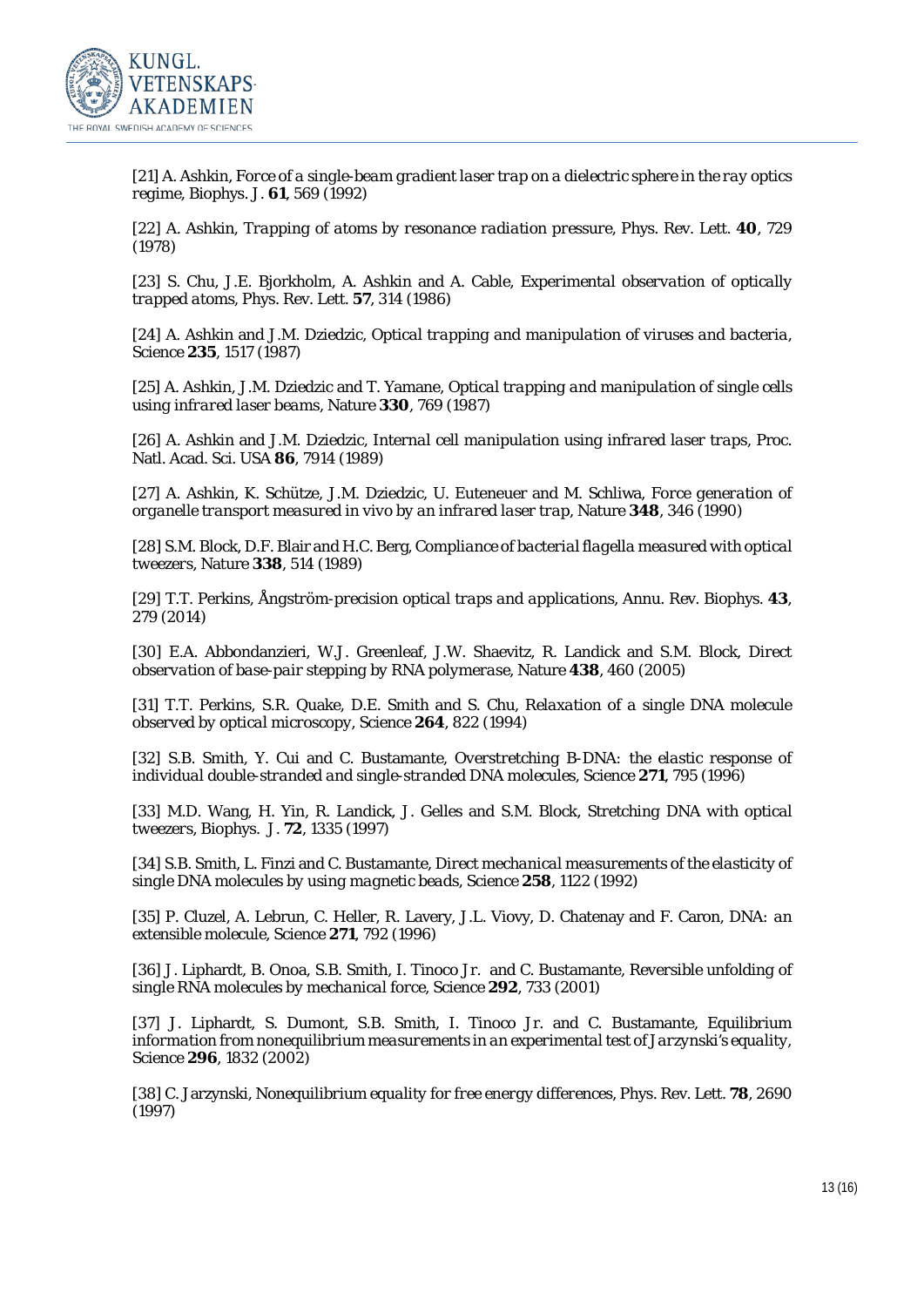

[39] K. Svoboda, C.F. Schmidt, B.J. Schnapp and S.M. Block, *Direct observation of kinesin stepping by optical trapping interferometry*, Nature **365**, 721 (1993)

[40] J.T. Finer, R.M. Simmons and J.A. Spudich, *Single myosin molecule mechanics: piconewton forces and nanometre steps*, Nature **368**, 113 (1994)

[41] J.E. Molloy, J.E. Burns, J. Kendrick-Jones, R.T. Tregear and D.C.S. White, *Movement and force produced by a single myosin head*, Nature **378**, 209 (1995)

[42] J.D. Wen, L. Lancaster, C. Hodges, A.C. Zeri, S.H. Yoshimura, H.F. Noller, C. Bustamante and I. Tinoco Jr, *Following translation by single ribosomes one codon at a time*, Nature **452**, 598 (2008)

[43] M.E. Aubin-Tam, A.O. Olivares, R.T. Sauer, T.A. Baker and M.J. Lang, *Single-molecule protein unfolding and translocation by an ATP-fueled proteolytic machine*, Cell **145**, 257 (2011)

[44] R.A. Maillard, G. Chistol, M. Sen, M. Righini, J. Tan, C.M. Kaiser, C. Hodges, A. Martin and C. Bustamante, *ClpX(P) generates mechanical force to unfold and translocate its protein substrates*, Cell **145**, 459 (2011)

[45] D. Strickland and G. Mourou, *Compression of amplified chirped optical pulses*, Opt. Commun. **56**, 219 (1985)

[46] J. Desbois, F. Gires and P Turnois, *A new approach to picosecond laser pulse analysis shaping and coding*, IEEE J. Quant. Electron. QE-**9**, 213 (1973)

[47] R.L. Fork, O.E. Martinez and J.P. Gordon, *Negative dispersion using pairs of prismas*, Opt. Lett. **9**, 150 (1984)

[48] B. Nikolaus and D. Grischkowsky, *12x pulse compression using optical fibers*, Appl. Phys. Lett. **42**, 1 (1983)

[49] E. Treacy, *Optical pulse compression with diffraction gratings*, IEEE J. Quant. Electr. QE-**5**, 454 (1969)

[50] D. Strickland, P. Maine, M. Bouvier, S. Williamson and G. Mourou, *Picosecond pulse amplification using pulse compression techniques*, in *Conference on Lasers and Electro-Optics*, G. Bjorklund, E. Hinkley, P. Moulton and D. Pinnow, eds., OSA Technical Digest (Optical Society of America, 1986), paper THL1

[51] D. Strickland, P. Maine, M. Bouvier, S. Williamson and G. Mourou, *Picosecond pulse amplification using pulse compression techniques*, in *Ultrafast phenomena V: Proceedings of the Fifth OSA Topical Meeting, Snowmass, Colorado, June 16-19, 1986*. G.R. Fleming and A.E. Siegman, eds., (Berlin, Heidelberg, New York, Springer Verlag, 1986), p. 38

[52] P. Maine, D. Strickland, P. Bado, M. Pessot and G. Mourou, *En route vers le Petawatt*, Rev. Phys. Appl. (Paris) **22**, 1657 (1987)

[53] P. Maine, D. Strickland, P. Bado, M. Pessot and G. Mourou, *Generation of ultrahigh peak power pulses by chirped pulse amplification*, IEEE J. Quantum Electron. QE-**24**, 398 (1988)

[54] O.E. Martinez, *Grating and prism compressors in the case of finite beam size*, J. Opt. Soc. Am. B **3**, 929 (1986)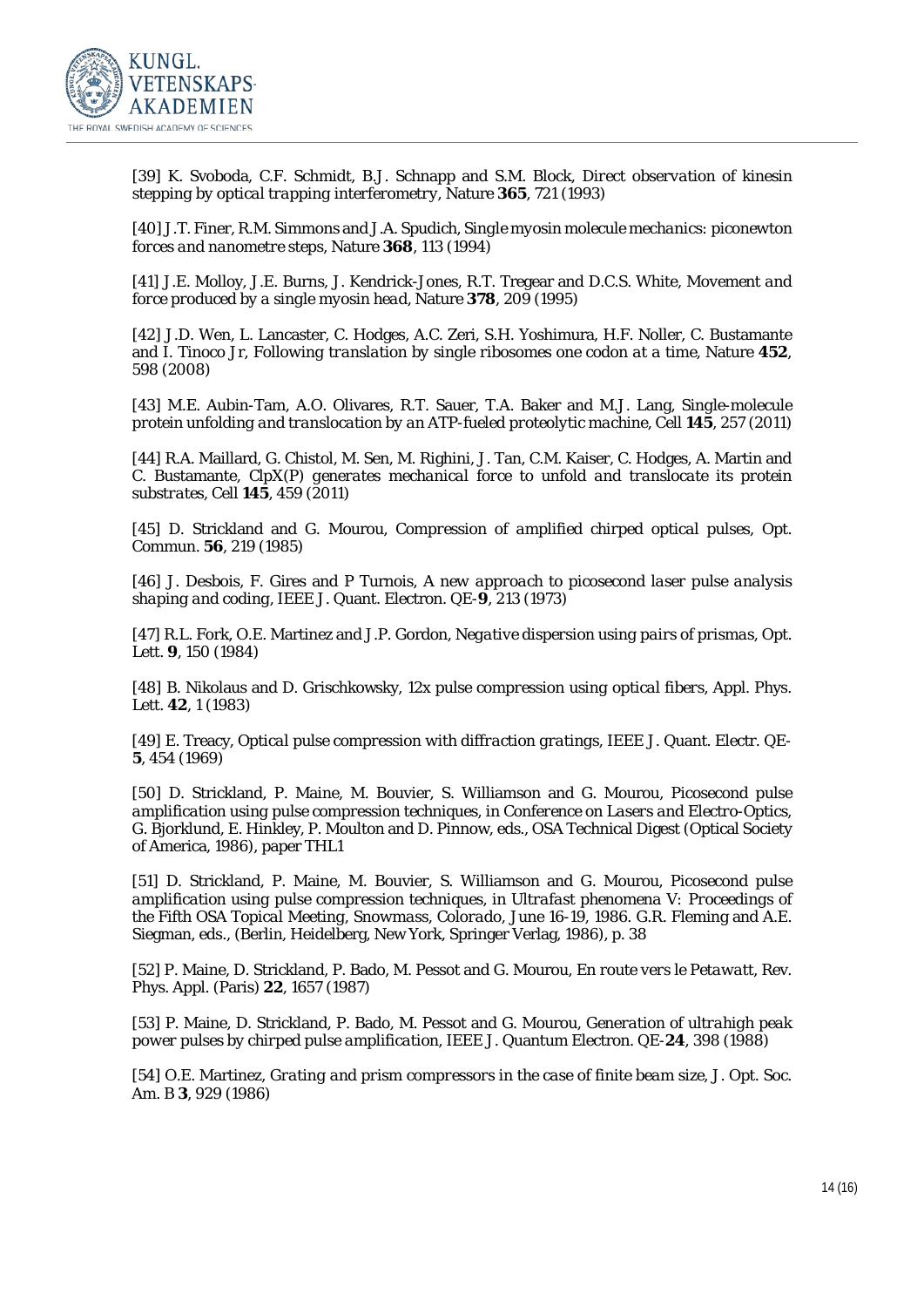

[55] O.E. Martinez, *3000 times grating compressor with positive group velocity dispersion*: *Application to fiber compensation in the 1.3-1.6 µm region*, IEEE J. Quant. Electron. QE-**23**, 59 (1987)

[56] M. Pessot, P. Maine and G. Mourou, *1000 times expansion/compression of optical pulses for chirped pulse amplification*, Opt. Commun. **62**, 419 (1987)

[57] A. Dubietis, G. Jonusauskas and A. Piskarskas, *Powerful femtosecond pulse generation by chirped and stretched pulse parametric amplification in BBO crystal*, Opt. Commun. **88**, 437 (1992)

[58] P. Moulton, *Ti-doped sapphire: tunable solid-state laser*, Opt. News **8**, 9 (1982)

[59] M.D. Perry, D. Pennington, B.C. Stuart, G. Tietbohl, J.A. Britten, C. Brown, S. Herman, B. Golick, M. Kartz, J. Miller, H.T. Powell, M. Vergino and V. Yanovsky, *Petawatt laser pulses*, Opt. Lett. **24**, 160 (1999)

[60] S. Backus, C.G. Durfee III, M.M. Murnane and H.C. Kapteyn, *High power ultrafast lasers*, Rev. Sci. Instrum. **69**, 1207 (1998)

[61] C. Danson, D. Hiller, N. Hopps and D. Neely, *Petawatt class lasers worldwide*, High Power Laser Science and Engineering, vol. 3, p. 1 (2015)

[62] L.V. Keldysh, *Ionization in the field of a strong electromagnetic wave*, Sov. Phys. JETP **20**, 1307 (1965)

[63] F.H.M. Faisal, *Multiple absorption of laser photons by atoms*, J. Phys. B **6**, L89 (1973)

[64] H.R. Reiss, *Effect of an intense electromagnetic field on a weakly bound system*, Phys. Rev. **22**, 1786 (1980)

[65] M.V. Ammosov, N.B. Delone and V.P. Krainov, *Tunnel ionization of complex atoms and atomic ions in an alternating electric field*, Sov. Phys. JETP **64**, 1191 (1986)

[66] M. Ferray, A. L'Huillier, X.F. Li, L.A. Lompre, G. Mainfray and C. Manus, *Multiple-harmonic conversion of 1064 nm radiation in rare gases*, J. Phys. B **21**, L31 (1988)

[67] X.F. Li, A. L'Huillier, M. Ferray, L.A. Lompré and G. Mainfray, *Multiple-harmonic generation in rare gases at high laser intensity*, Phys. Rev. A **39**, 5751 (1989)

[68] S. Augst, D. Strickland, D.D. Meyershofer, S.L. Chin and J.H. Eberly, *Tunneling ionization of noble gases in a high-intensity laser field*, Phys. Rev. Lett. **63**, 2212 (1989)

[69] P. Agostini, F. Fabre, G. Mainfray, G. Petite and N.K. Rahman, *Free-free transitions following six-photon ionization of xenon atoms*, Phys. Rev. Lett. **42**, 1127 (1979)

[70] K.J. Schafer, B. Yang, L.F. DiMauro and K.C. Kulander, *Above threshold ionization beyond the high harmonic cutoff*, Phys. Rev. Lett. **70**, 1599 (1993)

[71] K.C. Kulander, K.J. Schafer and J.L. Krause, *Dynamics of short-pulse excitation, ionization and harmonic conversion*, in *Super-Intense Laser-Atom Physics*, NATO ASI Series (Series B: Physics), **316**, 95 (1993)

[72] P.B. Corkum, *Plasma perspective on strongfield multiphoton ionization*, Phys. Rev. Lett. **71**, 1994 (1993).